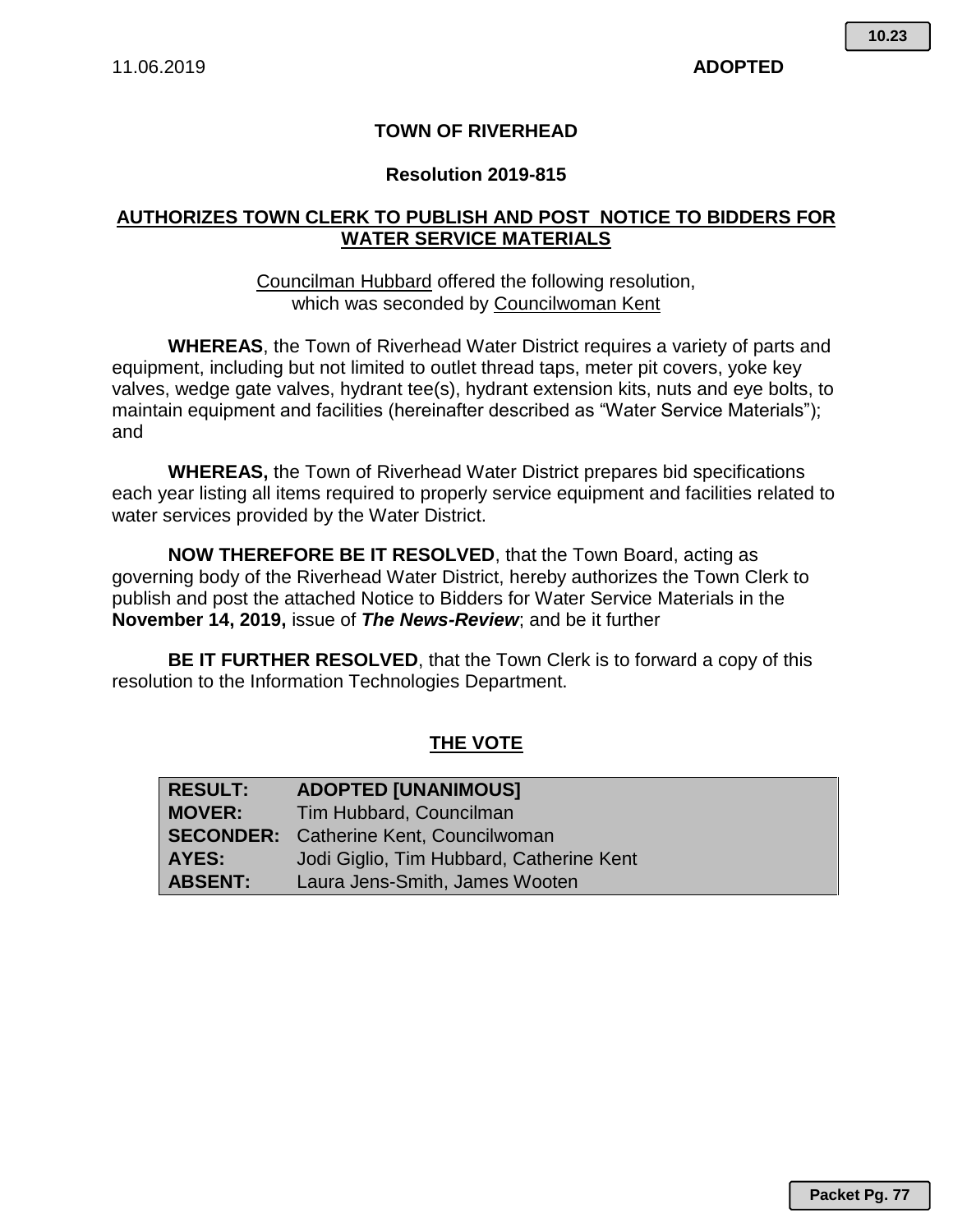# **FISCAL IMPACT STATEMENT OF PROPOSED RIVERHEAD TOWN BOARD LEGISLATION**

| Type of Legislation<br>Resolution X<br>А.<br>Local Law                                                                                                                                                                                                                         |                                  |                     |  |
|--------------------------------------------------------------------------------------------------------------------------------------------------------------------------------------------------------------------------------------------------------------------------------|----------------------------------|---------------------|--|
| Title of Proposed Legislation: Authorizes Town Clerk to Publish and Post Notice to Bidders for Water Service Materials<br>В.                                                                                                                                                   |                                  |                     |  |
| Purpose of Proposed Legislation: Bid notice<br>C.                                                                                                                                                                                                                              |                                  |                     |  |
| Will the Proposed Legislation Have a Fiscal Impact?<br>Yes X<br>D.<br>No                                                                                                                                                                                                       |                                  |                     |  |
| If the answer to section D is "yes", select (a) or (b) below and initial or detail as applicable:<br>Е.                                                                                                                                                                        |                                  |                     |  |
| The fiscal impact can be absorbed by Town/department existing resources set forth in approved Town Annual Budget<br>(a)<br>(example:routine and budgeted procurement of goods/services)*if selecting E(a), please initial then skip items<br>RH<br>F,G and complete H,I and J; |                                  |                     |  |
| or<br>The description/explanation of fiscal impact is set forth as follows:<br>(b)                                                                                                                                                                                             |                                  |                     |  |
| If the answer to E required description/explanation of fiscal impact (E(b)), please describe total Financial Cost of Funding over<br>F.<br>5 Years                                                                                                                             |                                  |                     |  |
| G. Proposed Source of Funding<br>Appropriation Account to be Charged:<br>Grant or other Revenue Source:<br>Appropriation Transfer (list account(s) and amount):                                                                                                                |                                  |                     |  |
|                                                                                                                                                                                                                                                                                |                                  |                     |  |
| H. Typed Name &<br>Title of<br>Preparer: Robin<br>Halpin                                                                                                                                                                                                                       | I. Signature of Preparer         | J. Date<br>10/22/19 |  |
|                                                                                                                                                                                                                                                                                |                                  |                     |  |
| K. Accounting Staff<br>Name & Title                                                                                                                                                                                                                                            | L. Signature of Accounting Staff | M. Date<br>10/22/19 |  |
| William Rothaar,<br>Accounting                                                                                                                                                                                                                                                 | William Rothans                  |                     |  |
| Department                                                                                                                                                                                                                                                                     | <b>William Rothaar</b>           |                     |  |